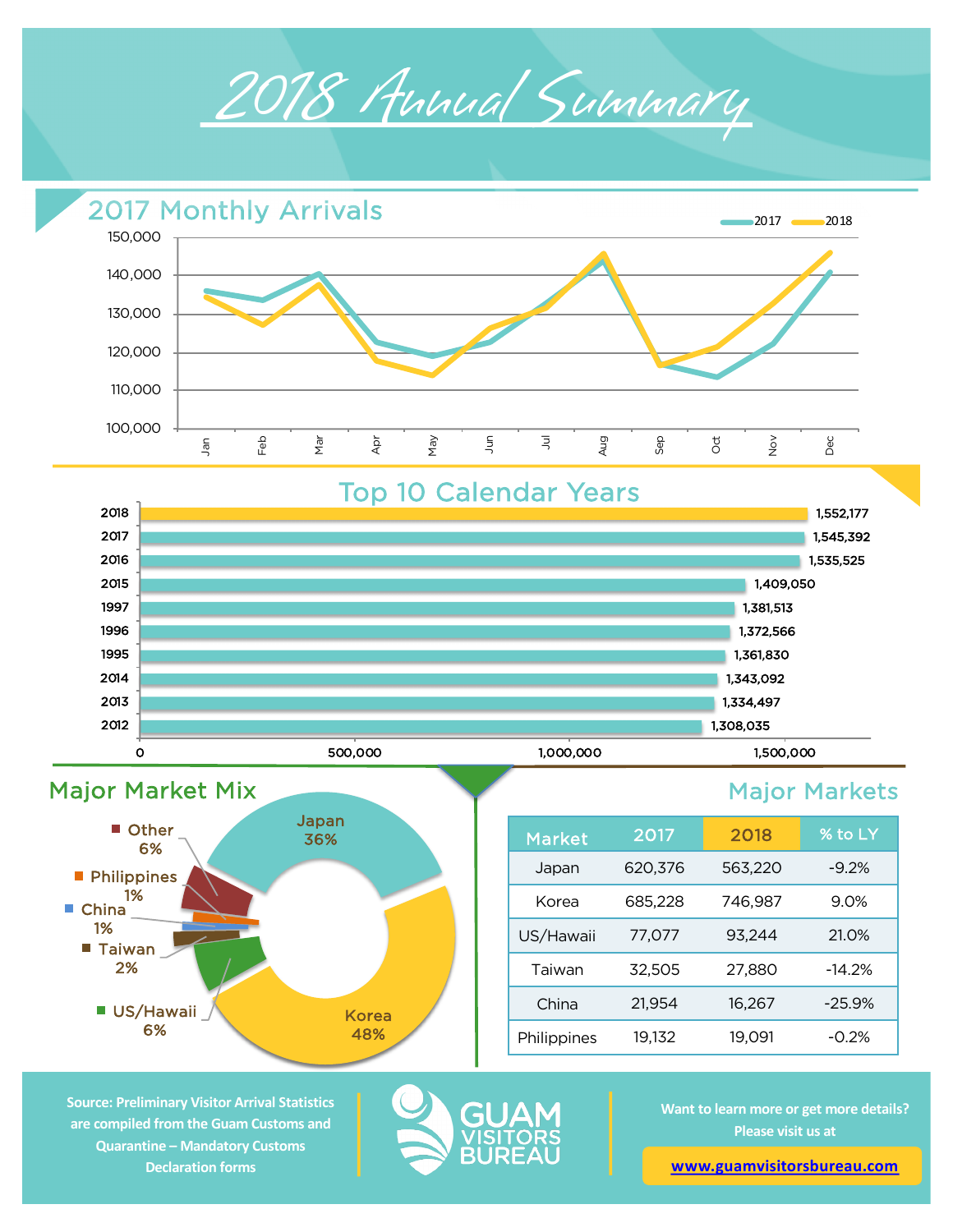December 2018 Arrivals Summary

# Monthly Arrivals

| <b>DEC Arrivals</b>           | $\overline{)146,104}$ +3.7% |
|-------------------------------|-----------------------------|
| CYTD Arrivals 1,552,177 +0.4% |                             |
| <b>FYTD Arrivals</b>          | $\overline{)400,610}$ +6.3% |

Japan 42%

Korea 44%

# *DID YOU KNOW?*

December 2018 welcomed the largest number of visitors in Guam's tourism history!

### Arrivals vs. LY 120,327 132,419 140,918 142,647 146,104 0 50000 100000 150000 1996 2015 2017 2016 2018 Top 5 December Arrivals - 10,000 20,000 30,000 40,000 50,000 60,000 70,000 Japan Korea Taiwan China US/Yawaii Philippines ■2017 ■2018

## Major Markets

| <b>Market</b> | 2017   | 2018   | % to LY  |
|---------------|--------|--------|----------|
| Japan         | 48,785 | 62,037 | 27.2%    |
| Korea         | 70,411 | 64.127 | $-8.9\%$ |
| US/Hawaii     | 7.321  | 7.819  | 6.8%     |
| Taiwan        | 2,099  | 2,241  | 6.8%     |
| China         | 1,650  | 1,088  | $-34.1%$ |
| Philippines   | 2,115  | 1,960  | $-7.3%$  |

**Source: Preliminary Visitor Arrival Statistics are compiled from the Guam Customs and Quarantine – Mandatory Customs Declaration forms** 

Market Mix

**Other** 5%

**US/Hawaii** 5%

■ Taiwan 2%

**Philippines** 1%

 $\blacksquare$  China 1%



**Want to learn more or get more details? Please visit us at** 

**[www.guamvisitorsbureau.co](https://www.guamvisitorsbureau.com/research-and-reports/research)m**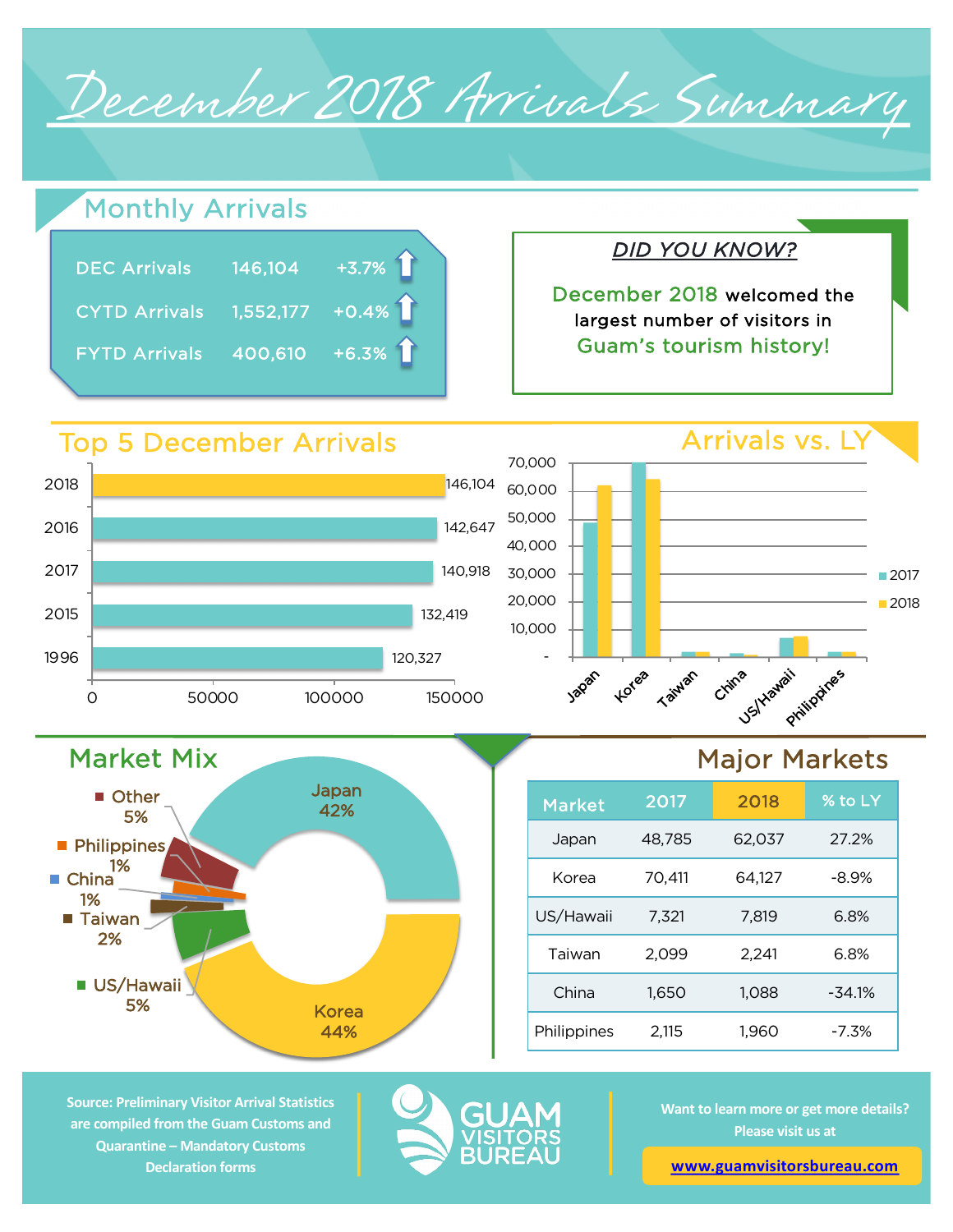### **Preliminary Visitor Arrival Summary December 2018**



|                                        | <b>Dec-17</b> | <b>Dec-18</b> | % from LY |
|----------------------------------------|---------------|---------------|-----------|
| Civilian Air Arrivals <sup>a</sup>     | 138,279       | 144.721       | 4.7%      |
| Civilian Sea Arrivals <sup>a</sup>     | 1.050         | 432           | -58.9%    |
| Armed Forces Air Arrivals <sup>a</sup> | 712           | 940           | 32.0%     |
| Armed Forces Sea Arrivals <sup>a</sup> | 877           |               | $-98.7%$  |
| <b>TOTAL VISITOR ARRIVALS</b>          | 140.918       | 146.104       | 3.7%      |

|                                                  | <b>Dec-17</b>        | <b>Dec-18</b>        | % from LY                 |
|--------------------------------------------------|----------------------|----------------------|---------------------------|
| Civilian Air Arrivals <sup>a</sup>               | 138,279              | 144,721              | 4.7%                      |
| Civilian Sea Arrivals <sup>a</sup>               | 1,050                | 432                  | $-58.9%$                  |
| Armed Forces Air Arrivals <sup>a</sup>           | 712                  | 940                  | 32.0%                     |
| Armed Forces Sea Arrivals <sup>a</sup>           | 877                  | 11                   | $-98.7%$                  |
| <b>TOTAL VISITOR ARRIVALS</b>                    | 140,918              | 146,104              | 3.7%                      |
|                                                  |                      |                      |                           |
| ORIGIN OF AIR ARRIVALS (Civilian & Armed Forces) | <b>Dec-17</b>        | <b>Dec-18</b>        | % from LY                 |
| <b>JAPAN</b>                                     | 48,785               | 62,037               | 27.2%                     |
| Kanto (Tokyo)                                    | 25,528               | 31,775               | 24.5%                     |
| Chubu (Nagoya)                                   | 6,036                | 8,070                | 33.7%                     |
| Kinki (Osaka)                                    | 8,285                | 11,913               | 43.8%                     |
| Koshinetsu                                       | 1,198                | 1,174                | $-2.0%$                   |
| Hokuriku                                         | 693                  | 800                  | 15.4%                     |
| Tohoku                                           | 1,434                | 1,798                | 25.4%                     |
| Kyushu                                           | 2,025                | 2,709                | 33.8%                     |
| Chugoku                                          | 1,403                | 1,600                | 14.0%                     |
| Hokkaido                                         | 989                  | 895                  | $-9.5%$                   |
| Shikoku                                          | 526                  | 885                  | 68.3%                     |
| Okinawa/Miya                                     | 285                  | 287                  | 0.7%                      |
| Other                                            | 383                  | 131                  | -65.8%                    |
| <b>KOREA</b>                                     | 70.411               | 64,127               | $-8.9%$                   |
| Seoul                                            | 27,475               | 24,610               | $-10.4%$                  |
| Incheon/Gyeonggi<br><i>*Chungbuk</i>             | 17,822               | 16,374               | $-8.1%$                   |
| Chungnam/Daejeon<br><i>*Gangwon</i>              | 1,794                | 1,706                | $-4.9%$                   |
| Jeonbuk/Gwanju                                   | 1,094                | 1,086                | $-0.7%$                   |
| Gyeonbuk/Daegu                                   | 3,226                | 3,076                | $-4.6%$                   |
| *Busan                                           | 8,350                | 8,481                |                           |
| *Jeonnam                                         |                      |                      |                           |
| *Gyeongnam                                       |                      |                      |                           |
| *Ulsan                                           | 1,323                | 1,183                |                           |
| Other                                            | 9,327                | 7,611                | -18.4%                    |
| <b>TAIWAN</b>                                    | 2,099                | 2,241                | 6.8%                      |
| Taipei                                           | 1,096                | 1,363                | 24.4%                     |
| Kaohsiung                                        | 116                  | 201                  | 73.3%                     |
| Taichung                                         | 399                  | 258                  | $-35.3%$                  |
| Taoyuan, Miaoli, Hsinehu                         | 159                  | 184                  | 15.7%                     |
| *Hsinchu                                         | 123                  | 91                   |                           |
| Other                                            | 206                  | 144                  | $-30.1%$                  |
| <b>CHINA</b>                                     | 1,650                | 1,088                | $-34.1%$                  |
| Beijing                                          | 190                  | 146                  | $-23.2%$                  |
| Shanghai                                         | 732                  | 278                  | $-62.0%$                  |
| Guangzhou                                        | 97                   | 70                   | $-27.8%$                  |
| Other                                            | 631                  | 594                  | $-5.9%$                   |
| *US/HAWAII                                       | 7,321                | 7,819                | 6.8%                      |
| <b>CNMI</b><br><b>PALAU</b>                      | 1,811                | 1,965                | 8.5%                      |
|                                                  | 508                  | 384                  | -24.4%                    |
| FSM<br>RMI                                       | <u>1,329 </u><br>145 | <u>1,118 </u><br>132 | <u>-15.9% </u><br>$-9.0%$ |
| <b>PHILIPPINES</b>                               | 2,115                | 1,960                | $-7.3%$                   |
| <b>AUSTRALIA</b>                                 | 159                  | 160                  | 0.6%                      |
| *CANADA                                          | $\bullet$            | $\sim$               |                           |
| <b>EUROPE</b>                                    | 223                  | 287                  | 28.7%                     |
| <b>HONG KONG</b>                                 | 797                  | 933                  | 17.1%                     |
| *THAILAND                                        | $\blacksquare$       | $\blacksquare$       |                           |
| *VIETNAM                                         | $\blacksquare$       | $\bullet$            |                           |
| <b>RUSSIA</b>                                    | 663                  | 831                  | 25.3%                     |
| *SINGAPORE                                       | 100                  | 125                  |                           |
| *INDIA                                           | 8                    | 24                   |                           |
| *MALAYSIA                                        | 20                   | 68                   |                           |
| OTHER/UNKNOWN                                    | 847                  | 362                  | $-57.3%$                  |
| <b>VISITOR INDUSTRY STATISTICS</b>               |                      |                      |                           |
|                                                  |                      |                      |                           |
| <b>Hotel Occupancy Taxes<sup>c</sup></b>         | \$3,034,340.44       | n.a                  | n.a                       |
| Weighted Hotel Occupancy Rate <sup>d</sup>       | 86.8%                | n.a                  | <u>n.a</u>                |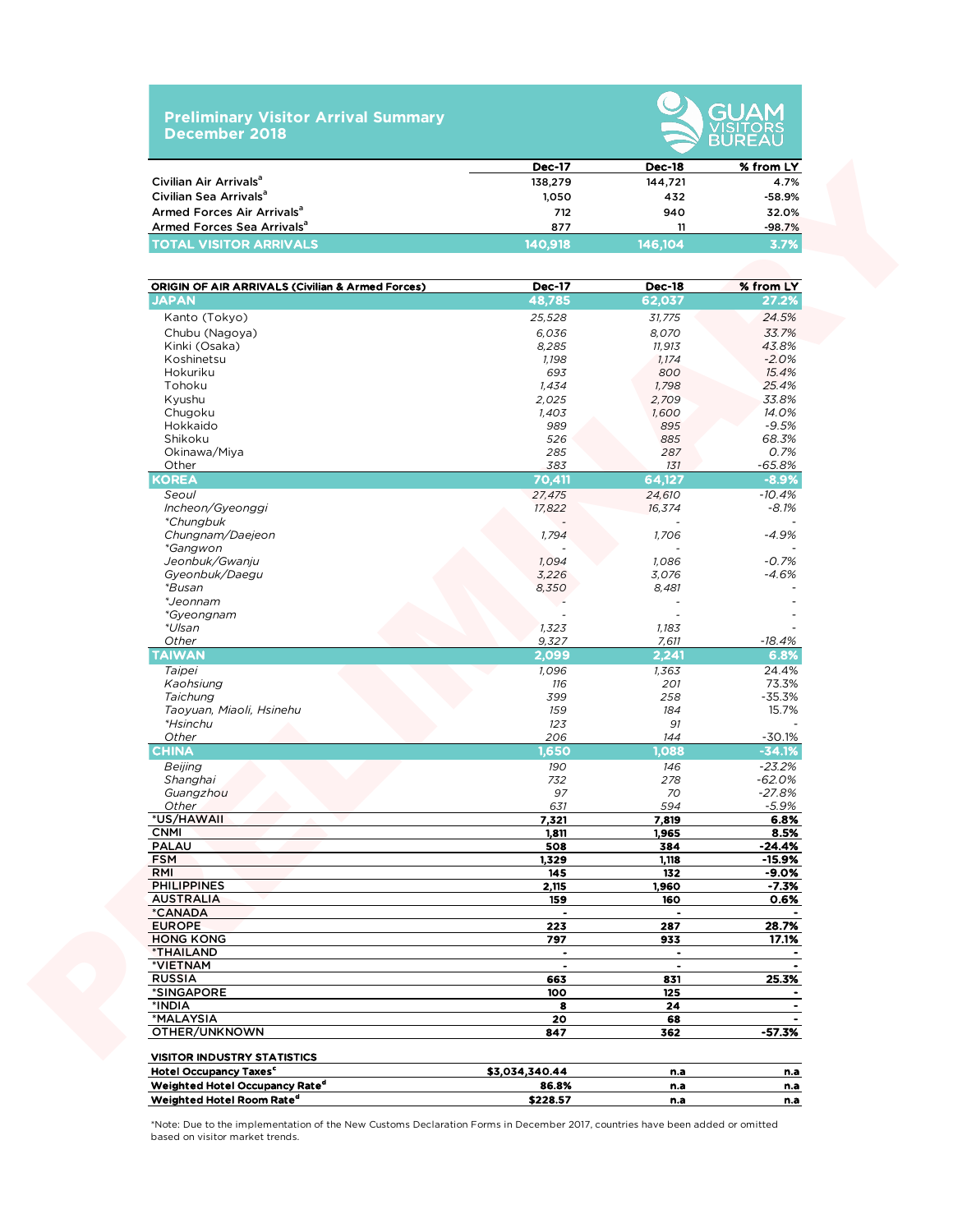### **Guam Visitors Bureau Preliminary December 2018 Visitor Arrival Summary Calendar Year-to-Date 2017/8 • Fiscal Year-to-Date 2018/19**



|                               | <b>CYTD 2017</b><br>(Jan - Dec '17) | CYTD 2018<br>(Jan - Dec '18) | $%$ from LY | <b>FYTD 2018</b><br>(Oct '17 - Dec '17) | <b>FYTD 2019</b><br>(Oct '18 - Dec '18) | % from LY |          |
|-------------------------------|-------------------------------------|------------------------------|-------------|-----------------------------------------|-----------------------------------------|-----------|----------|
| Air Arrivals <sup>a</sup>     | 1.522.351                           | 1,532,132                    | $0.6\%$     | 366,790                                 | 397.289                                 |           | 8.3%     |
| Sea Arrivals <sup>a</sup>     | 23.041                              | 20.045                       | $-13.0%$    | 10.031                                  | 3.321                                   |           | $-66.9%$ |
| <b>TOTAL VISITOR ARRIVALS</b> | 1,545,392'                          | 1,552,177                    | 0.4%        | 376.821                                 | 400.610                                 |           | 6.3%     |

|                                                                                | <b>CYTD 2017</b><br>(Jan - Dec '17) | <b>CYTD 2018</b><br>(Jan - Dec '18) | % from LY           | <b>FYTD 2018</b><br>(Oct '17 - Dec '17) | <b>FYTD 2019</b><br>(Oct '18 - Dec '18) | % from LY             |
|--------------------------------------------------------------------------------|-------------------------------------|-------------------------------------|---------------------|-----------------------------------------|-----------------------------------------|-----------------------|
| Air Arrivals <sup>a</sup>                                                      | 1.522.351                           | 1,532,132                           | 0.6%                | 366,790                                 | 397,289                                 | 8.3%                  |
| Sea Arrivals <sup>a</sup>                                                      | 23,041                              | 20,045                              | $-13.0%$            | 10,031                                  | 3,321                                   | -66.9%                |
| <b>TOTAL VISITOR ARRIVALS</b>                                                  | 1.545.392                           | 1,552,177                           | 0.4%                | 376.821                                 | 400,610                                 | 6.3%                  |
| <b>ORIGIN OF AIR ARRIVALS (Civilian &amp; Armed Forces)</b>                    | <b>CYTD 2017</b><br>(Jan - Dec '17) | <b>CYTD 2018</b><br>(Jan - Dec '18) | % from $LY$         | <b>FYTD 2018</b><br>(Oct '17 - Dec '17) | <b>FYTD 2019</b><br>(Oct '18 - Dec '18) | % from LY             |
| <b>JAPAN</b>                                                                   | 620,376                             | 563,220                             | $-9.2%$             | 127,620                                 | 160,783                                 | 26.0%                 |
| Kanto (Tokyo)                                                                  | 327,043                             | 301.185                             | $-7.9%$             | 69,019                                  | 86,604                                  | 25.5%                 |
| Chubu (Nagoya)                                                                 | 78,484                              | 68,137                              | $-13.2%$            | 14,161                                  | 17,111                                  | 20.8%                 |
| Kinki (Osaka)<br>Koshinetsu                                                    | 107,397<br>13,282                   | 100,705<br>9,500                    | $-6.2%$<br>$-28.5%$ | 20,880<br>2,941                         | 30,606<br>3,175                         | 46.6%<br>8.0%         |
| Hokuriku                                                                       | 8,700                               | 7,368                               | $-15.3%$            | 1,814                                   | 2,025                                   | 11.6%                 |
| Tohoku                                                                         | 19,540                              | 15,070                              | $-22.9%$            | 4,183                                   | 4,619                                   | 10.4%                 |
| Kyushu                                                                         | 24,488                              | 22,852                              | $-6.7%$             | 5,031                                   | 6,893                                   | 37.0%                 |
| Chugoku                                                                        | 15,556                              | 12,667                              | $-18.6%$            | 4,304                                   | 3,718                                   | $-13.6%$              |
| Hokkaido<br>Shikoku                                                            | 12,861<br>6,705                     | 8,832<br>6,508                      | $-31.3%$<br>$-2.9%$ | 2,463<br>1,257                          | 2,559<br>2,144                          | 3.9%<br>70.6%         |
| Okinawa/Miya                                                                   | 4,035                               | 4,376                               | 8.5%                | 896                                     | 913                                     | 1.9%                  |
| Other                                                                          | 2,285                               | 6,020                               | 163.5%              | 671                                     | 416                                     | $-38.0%$              |
| <b>COREA</b>                                                                   | 685,228                             | 746,987                             | 9.0%                | 187,796                                 | 182.068                                 | $-3.1%$               |
| Seoul                                                                          | 244,287                             | 268,792                             | 10.0%               | 68,125                                  | 73,889                                  | 8.5%                  |
| Incheon/Gyeonggi                                                               | 182,513                             | 182,883                             | 0.2%                | 51,407                                  | 46,753                                  | $-9.1%$               |
| *Chungbuk                                                                      | 11,120                              |                                     |                     | 2,319                                   |                                         | $-100.0%$             |
| Chungnam/Daejeon<br>*Gangwon                                                   | 24,779<br>7,692                     | 18,011                              | $-27.3%$            | 6,310<br>1,465                          | 4,447                                   | $-29.5%$<br>$-100.0%$ |
| Jeonbuk/Gwanju                                                                 | 11,410                              | 12,020                              | 5.3%                | 3,030                                   | 2,649                                   | $-12.6%$              |
| Gveonbuk/Daegu                                                                 | 30,822                              | 31,382                              | 1.8%                | 7,930                                   | 7,844                                   | $-1.1%$               |
| *Busan                                                                         | 8,350                               | 82,464                              |                     | 8,350                                   | 21,201                                  |                       |
| *Jeonnam                                                                       | 16,911                              |                                     |                     | 3,114                                   |                                         | $-100.0%$             |
| *Gyeongnam<br>*Ulsan                                                           | 107,548<br>1,323                    | 14,746                              |                     | 19,885<br>1,323                         | 3,441                                   | $-100.0%$             |
| Other                                                                          | 38,473                              | 136,689                             | 255.3%              | 14,538                                  | 21,844                                  | 50.3%                 |
| <b>TAIWAN</b>                                                                  | 32.505                              | 27,880                              | $-14.2%$            | 5,958                                   | 6.288                                   | 5.5%                  |
| Taipei                                                                         | 18,036                              | 15,936                              | $-11.6%$            | 3,316                                   | 4,005                                   | 20.8%                 |
| Kaohsiung                                                                      | 2,203                               | 1,747                               | $-20.7%$            | 361                                     | 461                                     | 27.7%                 |
| Taichung                                                                       | 5,837                               | 3,459                               | $-40.7%$            | 1,014                                   | 618                                     | $-39.1%$              |
| Taoyuan, Miaoli, Hsinehu                                                       | 3,901                               | 2,604                               | $-33.2%$            | 660                                     | 557                                     | $-15.6%$              |
| *Hsinchu<br>Other                                                              | 123<br>2,405                        | 1,714<br>2,420                      | 0.6%                | 123<br>484                              | 276<br>371                              | $-23.3%$              |
| CHINA                                                                          | 21,954                              | 16,267                              | $-25.9%$            | 4.102                                   | 3,342                                   | $-18.5%$              |
| Beijing                                                                        | 3,605                               | 2,502                               | $-30.6%$            | 572                                     | 539                                     | $-5.8%$               |
| Shanghai                                                                       | 7,347                               | 5,346                               | $-27.2%$            | 1,588                                   | 1,024                                   | $-35.5%$              |
| Guangzhou                                                                      | 1,976                               | 1,170                               | $-40.8%$            | 310                                     | 236                                     | $-23.9%$              |
| Other                                                                          | 9,026                               | 7,249                               | $-19.7%$            | 1,632                                   | 1,543                                   | $-5.5%$               |
| *US/HAWAII<br><b>CNMI</b>                                                      | 77,077<br>19,325                    | 93.244<br>20,563                    | 21.0%<br>6.4%       | 18,692<br>5,095                         | 22,598<br>4,994                         | 20.9%<br>$-2.0%$      |
| PALAU                                                                          | 4,165                               | 4,031                               | $-3.2%$             | 1,298                                   | 1,025                                   | -21.0%                |
| <b>FSM</b>                                                                     | 11,541                              | 14,421                              | 25.0%               | 3,410                                   | 3,104                                   | $-9.0%$               |
| RMI                                                                            | 1,275                               | 1,629                               | 27.8%               | 306                                     | 371                                     | 21.2%                 |
| <b>PHILIPPINES</b>                                                             | 19,132                              | 19,091                              | $-0.2%$             | 6,337                                   | 6,403                                   | 1.0%                  |
| <b>AUSTRALIA</b><br>*CANADA                                                    | 2,255<br>859                        | <u>2,340</u>                        | <u>3.8%</u>         | 454<br>124                              | 516                                     | 13.7%<br>-100.0%      |
| <b>EUROPE</b>                                                                  | 2,064                               | 2,253                               | 9.2%                | 608                                     | 683                                     | 12.3%                 |
| <b>HONG KONG</b>                                                               | 14,745                              | 6,574                               | -55.4%              | 2,104                                   | 2,028                                   | $-3.6%$               |
| *THAILAND                                                                      | 411                                 |                                     | $\bullet$           | 69                                      |                                         | $-100.0%$             |
| *VIETNAM                                                                       | 107                                 | $\blacksquare$                      | $\blacksquare$      | 9                                       |                                         | -100.0%               |
| <b>RUSSIA</b><br>*SINGAPORE                                                    | 3,356<br>100                        | 4,562<br>1,003                      | 35.9%               | 1,152<br>100                            | 1,701<br>308                            | 47.7%                 |
| *INDIA                                                                         | 8                                   | 224                                 | $\bullet$           | 8                                       | 46                                      |                       |
| *MALAYSIA                                                                      | 20                                  | 364                                 | $\cdot$             | 20                                      | 137                                     |                       |
| OTHER/UNKNOWN                                                                  | 5,848                               | 7,479                               | 27.9%               | 1,528                                   | 894                                     | -41.5%                |
|                                                                                |                                     |                                     |                     |                                         |                                         |                       |
| <b>VISITOR INDUSTRY STATISTICS</b><br><b>Hotel Occupancy Taxes<sup>c</sup></b> | \$42,912,489.26                     | n.a.                                | n.a.                | \$9,001,138.71                          | n.a.                                    | n.a.                  |
| Weighted Hotel Occupancy Rate <sup>d</sup>                                     | 84.2%                               | n.a.                                | n.a.                | 80.4%                                   | n.a.                                    | n.a.                  |
| Weighted Hotel Room Rate <sup>d</sup>                                          | \$205.40                            | n.a.                                | n.a.                | \$203.93                                | n.a.                                    | n.a.                  |
|                                                                                |                                     |                                     |                     |                                         |                                         |                       |

| <b>Hotel Occupancy Taxes<sup>c</sup></b>   | \$42,912,489.26 | n.a  | n.a. | \$9.001.138.71            | n.a | n.a. |
|--------------------------------------------|-----------------|------|------|---------------------------|-----|------|
| Weighted Hotel Occupancy Rate <sup>d</sup> | 84.2%           | n.a  | n.a. | 80.4%                     | n.a | n.a. |
| Weighted Hotel Room Rate <sup>d</sup>      | \$205.40        | n.a. | n.a. | <b>4207.07</b><br>るくひつ。うこ | n.a | n.a. |

Note: CYTD is Calendar Year-to-Date and FYTD is Fiscal Year-to-Date. 2018/9 visitor arrivals may exclude Armed Forces sea arrival statistics and may not be comparable to figures last year. Visitor statistics will be updated once the data is made available. Armed Forces sea arrivals exclude HP (home ported) or MSC (military sea command) personnel. Source: <sup>a</sup>Civilian air & sea arrivals. Customs Declaration Forms, Customs & Quarantine Agency. Processed by the Guam Visitors Bureau. Sources: 『Japan Guam Travel Association, <sup>C</sup>Hotel Occupancy Tax collections are unaudited. Department of Administration, STR Global (Hotel Occupancy and ADR Report).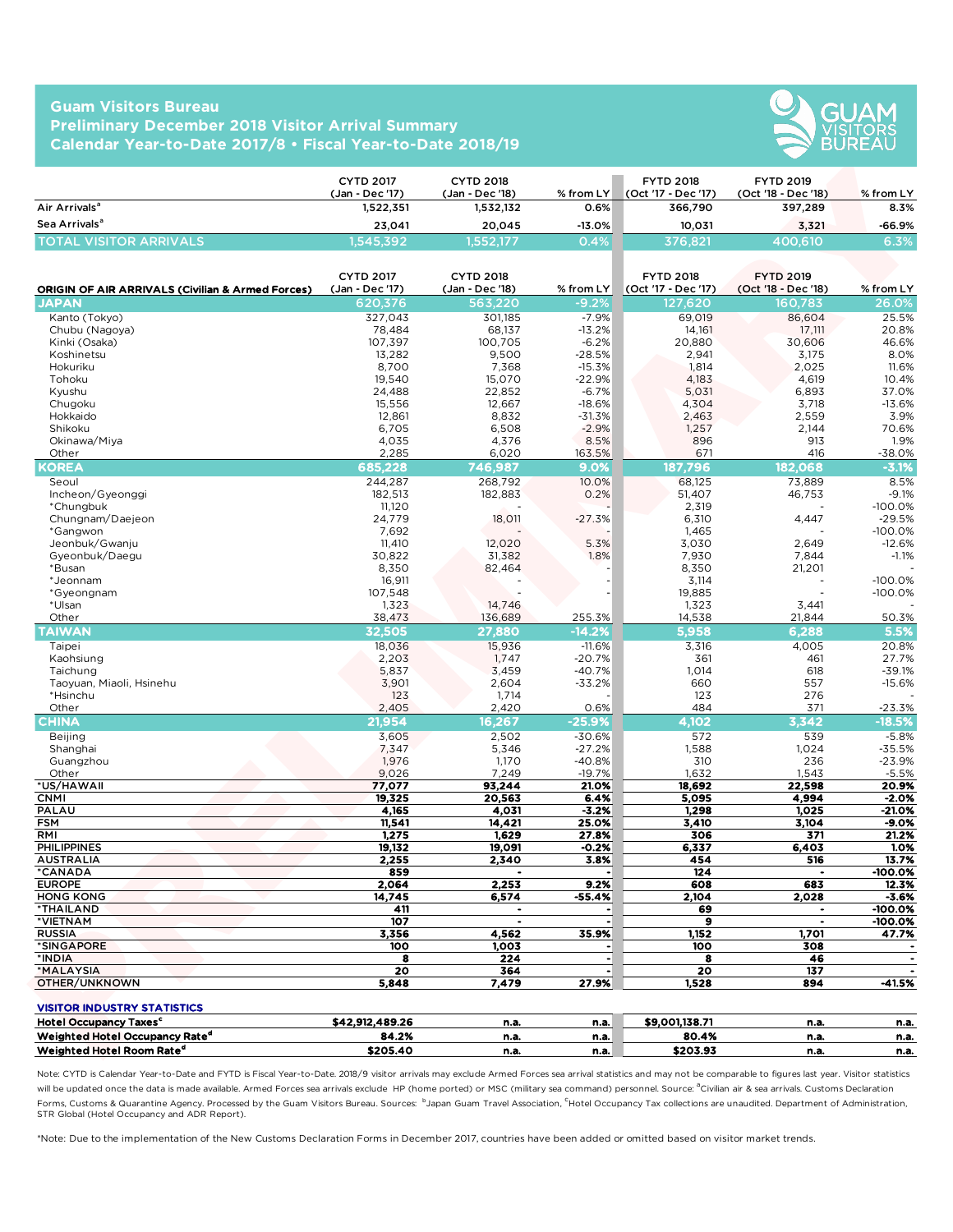| <b>GUAM</b><br>VISITORS<br>BUREAU         | <b>January</b>   |                                   |                      | <b>February</b>  |                          |                      | <b>March</b>     |                          |                      | <b>April</b>             |                  |                              | <b>May</b>       |                          |                      | <b>June</b>      |                          |                      |
|-------------------------------------------|------------------|-----------------------------------|----------------------|------------------|--------------------------|----------------------|------------------|--------------------------|----------------------|--------------------------|------------------|------------------------------|------------------|--------------------------|----------------------|------------------|--------------------------|----------------------|
|                                           | <b>Jan-17</b>    | Jan-18                            | % from LY            | <b>Feb-17</b>    | Feb-18                   | % from LY            | <b>Mar-17</b>    | <b>Mar-18</b>            | % from LY            | <b>Apr-17</b>            | Apr-18           | % from LY                    | <b>May-17</b>    | <b>May-18</b>            | % from LY            | Jun-17           | <b>Jun-18</b>            | % from LY            |
| <b>JAPAN</b>                              | 57,041<br>28,466 | 41,269<br>21,182                  | $-27.7$<br>$-25.6%$  | 54,354<br>26,813 | 46,937<br>22,852         | -13.69<br>$-14.8%$   | 71,384<br>34,617 | 61.613<br>28,888         | $-13.7$<br>$-16.5%$  | 49,834<br>25,539         | 39,934<br>20,605 | -19.99<br>$-19.3%$           | 47,140<br>23,746 | 36,575                   | $-22.4%$<br>$-23.5%$ | 48,97            | 35,739<br>19,110         | $-28.39$<br>$-25.6%$ |
| Kanto (Tokyo)<br>Chubu (Nagoya)           | 6,597            | 4,896                             | $-25.8%$             | 6,691            | 6,042                    | $-9.7%$              | 11,502           | 9,314                    | $-19.0%$             | 6,498                    | 5,589            | $-14.0%$                     | 6,438            | 18,161<br>4,936          | $-23.3%$             | 25,261<br>6,111  | 4,147                    | $-33.7%$             |
| Kinki (Osaka)                             | 10,890           | 7,724                             | $-29.1%$             | 9,619            | 7,732                    | $-19.6%$             | 13,095           | 12,677                   | $-3.2%$              | 8,720                    | 7,313            | $-16.1%$                     | 8,273            | 6,214                    | $-24.9%$             | 8,758            | 6,138                    | $-31.2%$             |
| Koshinetsu<br>Hokuriku                    | 1,569<br>731     | 664<br>478                        | $-57.7%$<br>$-34.6%$ | 1,331<br>1,016   | 980<br>805               | $-26.4%$<br>$-20.8%$ | 1,685<br>1,137   | 1,113<br>991             | $-33.9%$<br>$-12.8%$ | 1,197<br>649             | 689<br>538       | $-42.4%$<br>$-17.1%$         | 962<br>880       | 721<br>609               | $-25.1%$<br>-30.8%   | 969<br>796       | 450<br>600               | $-54.0%$<br>$-26.1%$ |
| Tohoku                                    | 1,942            | 1,115                             | $-42.6%$             | 2,217            | 1,646                    | $-25.8%$             | 2,256            | 1,718                    | $-23.8%$             | 1,656                    | 1,025            | $-38.1%$                     | 1,567            | 1,194                    | $-23.8%$             | 1,620            | 1,104                    | $-32.9%$             |
| Kyushu                                    | 2,038            | 1,368                             | $-32.9%$             | 2,589            | 1,873                    | $-27.7%$             | 2,790            | 2,263                    | $-18.9%$             | 1,935                    | 1,613            | $-16.6%$                     | 1,882            | 1,872                    | $-0.5%$              | 2,277            | 1,831                    | $-22.4%$             |
| Chugoku                                   | 1,433            | 893                               | $-37.7%$             | 1,377            | 1,102                    | $-20.0%$             | 1,681            | 1,519                    | $-9.6%$              | 1,092                    | 896              | $-17.9%$                     | 1,302            | 1,072                    | $-17.7%$             | 1,215            | 784                      | $-36.2%$             |
| Hokkaido<br>Shikoku                       | 2,185<br>662     | 1,332<br>336                      | $-39.0%$<br>$-49.2%$ | 1,220<br>581     | 793<br>474               | $-35.0%$<br>$-18.4%$ | 1,406<br>718     | 967<br>749               | $-31.2%$<br>4.3%     | 1,352<br>555             | 863<br>427       | $-36.2%$<br>$-23.1%$         | 1,139<br>568     | 765<br>566               | $-32.8%$<br>$-0.4%$  | 984<br>580       | 477<br>415               | $-51.6%$<br>$-29.7%$ |
| Okinawa/Miya                              | 348              | 266                               | $-23.6%$             | 692              | 603                      | $-12.9%$             | 251              | 272                      | 8.4%                 | 464                      | 226              | $-51.3%$                     | 237              | 361                      | 52.3%                | 237              | 431                      | 81.4%                |
| Other                                     | 180              | 1.015                             | 463.9%               | 208              | 2,035                    | 878.4%               | 246              | 1,142                    | 364.2%               | 177                      | 150              | $-15.3%$                     | 146              | 104                      | $-28.8%$             | 163              | 252                      | 52.1%                |
| <b>KOREA</b><br>Seoul                     | 56,340<br>18,918 | 69.249<br>20,932                  | 22.9%<br>10.6%       | 51.184<br>17,008 | 60,939<br>17,610         | 19.19<br>3.5%        | 51,391<br>17,245 | 53.132<br>14,468         | 3.4%<br>$-16.1%$     | 53,520<br>19,204         | 60,265<br>18,160 | 12.6 <sub>2</sub><br>$-5.4%$ | 51,576<br>18,552 | 60,516<br>19,880         | 17.39<br>7.2%        | 55,033<br>19,177 | 67,996<br>24,583         | 23.5%<br>28.2%       |
| Incheon/Gyeonggi                          | 13,991           | 15,801                            | 12.9%                | 13,199           | 14,099                   | 6.8%                 | 14,054           | 12,416                   | $-11.7%$             | 14,542                   | 14,411           | $-0.9%$                      | 13,516           | 15,599                   | 15.4%                | 14,733           | 17,624                   | 19.6%                |
| *Chungbuk                                 | 1,183            | $\overline{\phantom{a}}$          | $-100.0%$            | 988              | $\overline{\phantom{a}}$ |                      | 934              | ÷.                       |                      | 1,161                    | ÷,               |                              | 800              | $\overline{a}$           |                      | 885              | $\overline{\phantom{a}}$ |                      |
| Chungnam/Daejeon<br>*Gangwon              | 2,251<br>1,026   | 1,723<br>$\overline{\phantom{a}}$ | $-23.5%$             | 2,346<br>887     | 1,425                    | $-39.3%$             | 2,041<br>598     | 1,231                    | $-39.7%$             | 2,051<br>690             | 1,441            | $-29.7%$                     | 1,868<br>577     | 1,315                    | $-29.6%$             | 1,836<br>580     | 1,478                    | $-19.6%$             |
| Jeonbuk/Gwanju                            | 1,002            | 1,639                             | 63.6%                | 962              | 891                      | $-7.4%$              | 1,092            | 873                      | $-20.1%$             | 961                      | 849              | $-11.7%$                     | 806              | 885                      | 9.8%                 | 782              | 1,069                    | 36.7%                |
| Gyeonbuk/Daegu                            | 3,174            | 3,285                             | 3.5%                 | 2,813            | 2,068                    | $-26.5%$             | 2,361            | 1,841                    | $-22.0%$             | 2,273                    | 2,257            | $-0.7%$                      | 2,227            | 2,901                    | 30.3%                | 2,494            | 2,880                    | 15.5%                |
| *Busan                                    | 1,772            | 7,129<br>$\overline{\phantom{a}}$ |                      | 1,556            | 5,643<br>$\overline{a}$  |                      |                  | 5,654                    |                      | 1,260                    | 6,104            |                              | 1,384            | 7,145                    |                      | 1,738            | 7,636<br>$\overline{a}$  |                      |
| *Jeonnam<br>*Gyeongnam                    | 9,840            | $\overline{a}$                    |                      | 8,836            | $\overline{\phantom{a}}$ |                      | 1,416<br>9,375   | $\sim$                   |                      | 9,101                    | J.               |                              | 9,514            | $\overline{\phantom{a}}$ |                      | 10,272           | $\overline{a}$           |                      |
| *Ulsan                                    |                  | 1,393                             |                      |                  | 1,030                    |                      |                  | 1,229                    |                      | $\overline{\phantom{a}}$ | 1,519            |                              |                  | 1,353                    |                      |                  | 1,427                    |                      |
| Other                                     | 3,183            | 17,347                            | 445.0%               | 2,589            | 18,173                   | 601.9%               | 2,275            | 15,420                   | 577.8%               | 2,277                    | 15,524           | 581.8%                       | 2,332            | 11,438                   | 390.5%               | 2,536            | 11,299                   | 345.5%               |
| TAIWAN<br>Taipei                          | 3.848<br>2,317   | 2.263<br>1,289                    | $-41.29$<br>$-44.4%$ | 3,610<br>2,003   | 2,684<br>1,412           | $-25.7$<br>$-29.5%$  | 2.853<br>1,253   | 2.453<br>1,248           | $-14.0$<br>$-0.4%$   | 3.208<br>1,678           | 2,241<br>1,222   | $-30.19$<br>$-27.2%$         | 3.395<br>1,980   | .736<br>956              | $-48.9$<br>$-51.7%$  | 2.545<br>1,524   | 2,731<br>1,661           | 7.29<br>8.8%         |
| Kaohsiung                                 | 238              | 189                               | $-20.6%$             | 300              | 148                      | $-50.7%$             | 213              | 146                      | $-31.5%$             | 225                      | 122              | $-45.8%$                     | 156              | 113                      | $-27.6%$             | 168              | 167                      | $-0.6%$              |
| Taichung                                  | 637              | 205                               | $-67.8%$             | 669              | 342                      | $-48.9%$             | 540              | 373                      | $-30.9%$             | 650                      | 368              | $-43.4%$                     | 680              | 273                      | $-59.9%$             | 395              | 289                      | $-26.8%$             |
| Taoyuan, Miaoli, Hsinehu<br>*Hsinchu      | 375              | 166<br>114                        | $-55.7%$             | 393              | 229<br>98                | $-41.7%$             | 590              | 286<br>112               | $-51.5%$             | 435                      | 211<br>130       | $-51.5%$                     | 351              | 135<br>146               | $-61.5%$             | 296              | 292<br>129               | $-1.4%$              |
| Other                                     | 281              | 300                               | 6.8%                 | 245              | 455                      | 85.7%                | 257              | 288                      | 12.1%                | 220                      | 188              | $-14.5%$                     | 228              | 113                      | $-50.4%$             | 162              | 193                      | 19.1%                |
| CHINA                                     | 4,104            | 1.186                             | $-71.19$             | 2,393            | 3.944                    | 64.89                | 1.330            | 1,174                    | $-11.7'$             | 1,720                    | 1.046            | $-39.29$                     | 1,638            | 1,098                    | $-33.0%$             | 1,582            | 913                      | $-43.09$             |
| Beijing<br>Shanghai                       | 907<br>1,269     | 105<br>519                        | $-88.4%$<br>$-59.1%$ | 573<br>699       | 707<br>1,099             | 23.4%<br>57.2%       | 177<br>440       | 117<br>553               | $-33.9%$<br>25.7%    | 264<br>483               | 123<br>353       | $-53.4%$<br>$-26.9%$         | 249<br>581       | 149<br>340               | -40.2%<br>$-41.5%$   | 176<br>537       | 110<br>348               | $-37.5%$<br>$-35.2%$ |
| Guangzhou                                 | 387              | 79                                | $-79.6%$             | 213              | 220                      | 3.3%                 | 89               | 63                       | $-29.2%$             | 161                      | 111              | $-31.1%$                     | 157              | 84                       | $-46.5%$             | 174              | 79                       | $-55.2%$             |
| Other                                     | 1,541            | 483                               | $-68.7%$             | 908              | 1,918                    | 111.2%               | 624              | 441                      | $-29.3%$             | 812                      | 459              | $-43.5%$                     | 651              | 525                      | $-19.4%$             | 695              | 376                      | $-47.3%$             |
| *US/HAWAII<br><b>CNMI</b>                 | 7,000<br>1,363   | 9,336<br>1,327                    | 33.4%<br>$-2.6%$     | 6,747<br>1,105   | 5,942<br>1,228           | $-11.9%$<br>11.1%    | 6,348<br>1,537   | 7,519<br>1,896           | 18.4%<br>23.4%       | 6,091<br>1,440           | 6,929<br>1,454   | 13.8%<br>1.0%                | 6,380<br>1,645   | 6,979<br>1,667           | 9.4%<br>1.3%         | 6,977<br>1,834   | 8,817<br>2,251           | 54.0%<br>20.2%       |
| <b>PALAU</b>                              | 218              | 206                               | $-5.5%$              | 221              | 303                      | 37.1%                | 257              | 311                      | 21.0%                | 271                      | 346              | 27.7%                        | 354              | 462                      | 30.5%                | 389              | 390                      | $-2.1%$              |
| <b>FSM</b>                                | 743              | 931                               | 25.3%                | 685              | 845                      | 23.4%                | 810              | 1,388                    | 71.4%                | 903                      | 1,442            | 59.7%                        | 913              | 1,208                    | 32.3%                | 1,080            | 1,623                    | 49.4%                |
| RMI<br><b>PHILIPPINES</b>                 | 62<br>1,232      | 107<br>958                        | 72.6%<br>$-22.2%$    | 74<br>1,288      | 73<br>972                | $-1.4%$<br>$-24.5%$  | 114<br>1,317     | 109<br>1,955             | $-4.4%$<br>48.4%     | 91<br>2,134              | 135<br>1,842     | 48.4%<br>$-13.7%$            | 97<br>1,518      | 111<br>1,723             | 14.4%<br>13.5%       | 176<br>1,398     | 227<br>1,349             | 27.3%<br>$-3.6%$     |
| <b>AUSTRALIA</b>                          | 141              | 125                               | $-11.3%$             | 548              | 504                      | $-8.0%$              | 164              | 180                      | 9.8%                 | 215                      | 161              | $-25.1%$                     | 144              | 219                      | 52.1%                | 160              | 233                      | 44.4%                |
| *CANADA                                   | 106              | $\overline{\phantom{a}}$          |                      | 81               | $\overline{\phantom{a}}$ |                      | 123              | $\overline{\phantom{a}}$ |                      | 98                       | $\overline{a}$   |                              | 80               | $\overline{a}$           |                      | 62               | $\sim$                   |                      |
| <b>EUROPE</b><br><b>HONG KONG</b>         | 212<br>2,033     | 193<br>411                        | $-9.0%$<br>$-79.8%$  | 224<br>1,789     | 182<br>391               | $-18.8%$<br>$-78.1%$ | 189<br>1,924     | 226<br>573               | 19.6%<br>$-70.2%$    | 170<br>2,052             | 226<br>593       | 32.9%<br>$-71.1%$            | 142<br>1,679     | 143<br>458               | 0.7%<br>$-72.7%$     | 123<br>1,241     | 143<br>543               | 9.8%<br>$-58.3%$     |
| *THAILAND                                 | 29               | $\sim$                            |                      | 64               | $\sim$                   |                      | 20               | $\sim$                   |                      | 49                       | $\sim$           |                              | 64               | $\overline{a}$           |                      | 34               | $\overline{a}$           |                      |
| *VIETNAM                                  | 22               |                                   |                      | 16               |                          |                      |                  |                          |                      | 3                        |                  |                              | 10               |                          |                      | 3                |                          |                      |
| <b>RUSSIA</b><br>*SINGAPORE               | 416              | 648                               | 55.8%                | 233              | 250                      | 7.3%                 | 374              | 540                      | 44.4%                | 232                      | 315<br>97        | 35.8%                        | 175              | 234                      | 33.7%                | 285              | 395                      | 38.6%                |
| *INDIA                                    | $\sim$           | 68<br>17                          |                      | $\sim$           | 71<br>11                 |                      | $\sim$           | 88<br>17                 |                      | $\sim$                   | 9                |                              | $\sim$           | 85<br>26                 |                      | $\sim$           | 69<br>15                 |                      |
| *MALAYSIA                                 |                  | $\overline{4}$                    |                      | $\sim$           | 20                       |                      | $\sim$           | 55                       |                      | $\sim$                   | 20               |                              | $\sim$           | 19                       |                      | $\sim$           | 42                       |                      |
|                                           | 458<br>695       | 1,396                             | 204.8%               | 390              | 1,749                    | 348.5%               | 478              | 1,667                    | 248.7%               | 532                      | 357              | $-32.9%$                     | 469              | 279                      | -40.5%               | 544              | 349                      | $-36.0%$             |
| OTHER/UNKNOWN<br>SEA ARRIVALS (CIV & MIL) |                  | 4,964                             | 614.2%               | 8,547<br>133,553 | 140<br>127,185           | $-98.4%$<br>$-4.8%$  | 42<br>140,662    | 2,838<br>137,734         | 6657.1%<br>$-2.19$   | 44<br>122,607            | 266<br>117,678   | 504.5%<br>$-4.0%$            | 1,434<br>118,853 | 457<br>113,995           | $-68.1%$<br>$-4.19$  | 316<br>122,753   | 2,566<br>126,391         | 722.4%<br>2.2%       |